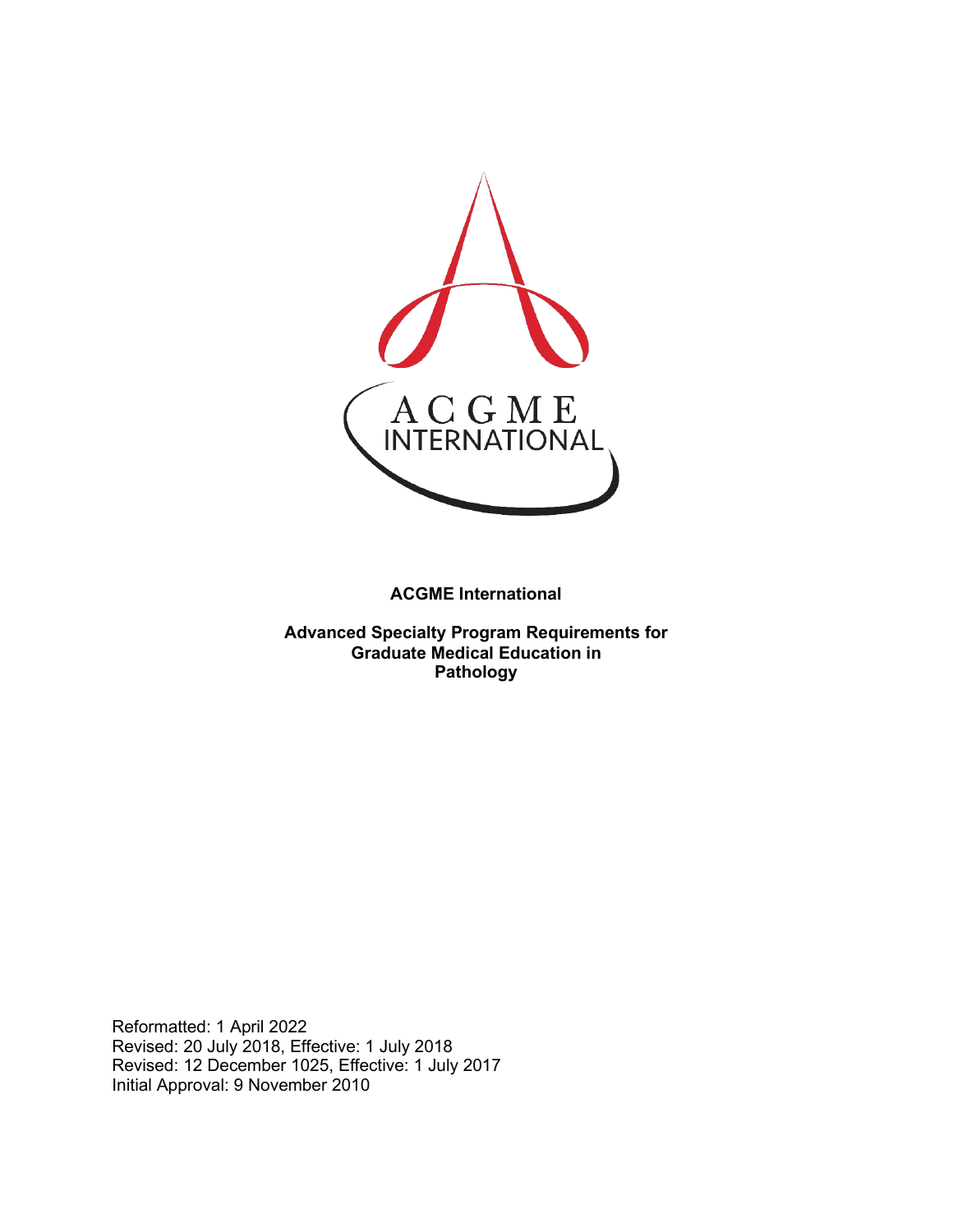#### **ACGME International Specialty Program Requirements for Graduate Medical Education in Pathology**

#### **Int. Introduction**

*Background and Intent: Programs must achieve and maintain Foundational Accreditation according to the ACGME-I Foundational Requirements prior to receiving Advanced Specialty Accreditation. The Advanced Specialty Requirements noted below complement the ACGME-I Foundational Requirements. For each section, the Advanced Specialty Requirements should be considered together with the Foundational Requirements.*

#### **Int. I. Definition and Scope of the Specialty**

Pathologists practice medicine by establishing diagnoses, monitoring disease progression and treatment, determining disease risk and cause of death, and overseeing blood and cellular transfusions. They direct the clinical laboratory, provide established analyses, and develop new testing methods using patient tissues, blood, cells, and body fluid specimens. Pathologists serve as expert consultants to other physicians and are integral to patient care decision-making process.

#### **Int. II. Duration of Education**

- Int. II.A. The educational program in pathology must be provided in one of these formats:
- Int. II.A.a) A program in anatomic and clinical pathology (APCP-4) must be 48 or 60 months of education in anatomic pathology and clinical pathology.
- Int. II.A.b) A program in anatomic pathology (AP-3) must be 36 or 48 months of education in anatomic pathology.
- Int. II.A.c) A program in clinical pathology (CP-3) must be 36 or 48 months of education in clinical pathology.

#### **I. Institution**

#### **I.A. Sponsoring Institution**

I.A.1. A Sponsoring Institution providing graduate medical education in anatomic pathology and/or clinical pathology should also sponsor ACGME-I-accredited residency programs in at least three of the following specialties: diagnostic radiology; family medicine; internal medicine; obstetrics and gynecology; pediatrics; and surgery.

#### **I.B. Participating Sites**

I.B.1. Resident assignments away from the primary clinical site should not prevent residents' regular participation in rounds or conferences at the primary clinical site, or in equivalent conferences at participating sites.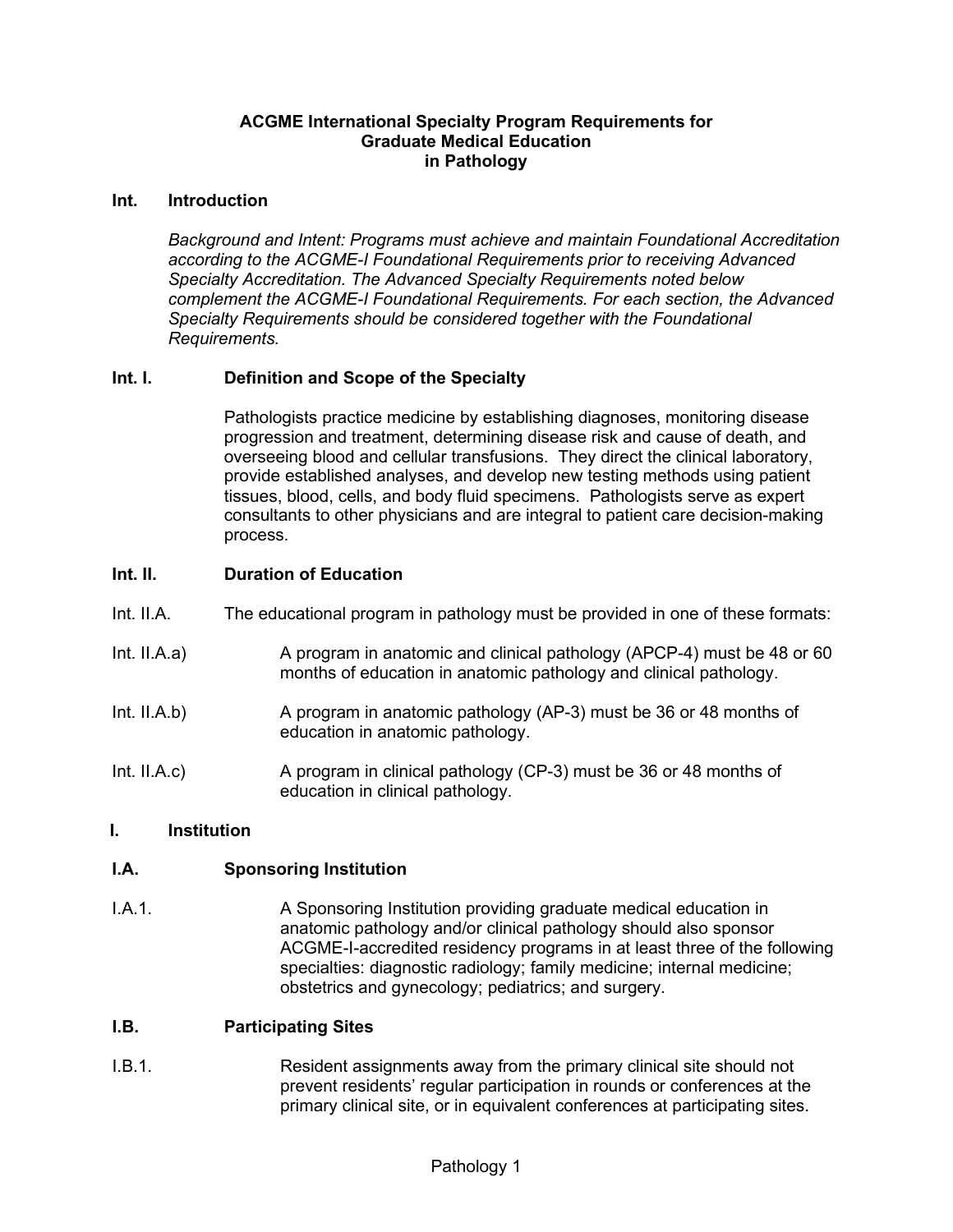#### **II. Program Personnel and Resources**

#### **II.A. Program Director**

See International Foundational Requirements, Section II.A.

#### **II.B. Faculty**

See International Foundational Requirements, Section II.B.

#### **II.C. Other Program Personnel**

II.C.1. There must be clerical, administrative, and qualified laboratory technical personnel to support the clinical, teaching, educational, and research activities of the program.

#### **II.D. Resources**

- II.D.1. Residents must be provided with a designated work area, a computer with internet access, and laboratory space for both patient care work and participation in scholarly activities.
- II.D.2. The program must provide microscopes for rotations on which microscopic evaluations account for a major portion of the clinical experience.
- II.D.3. The audiovisual resources available for educational purposes should be adequate to meet the goals and objectives of the program.
- II.D.4. The educational material should be sufficient for anatomic pathology and/or clinical pathology as matches the program's specialty concentration.
- II.D.5. The number and variety of tests performed in the program's laboratories should be sufficient to allow residents to develop competence in each of their program's required competencies and give residents experience in those tests typically available in a general hospital.

#### **III. Resident Appointment**

#### **III.A. Eligibility Criteria**

See International Foundational Requirements, Section III.A.

#### **III.B. Number of Residents**

III.B.1. The program must have at least one resident in each accredited year of education.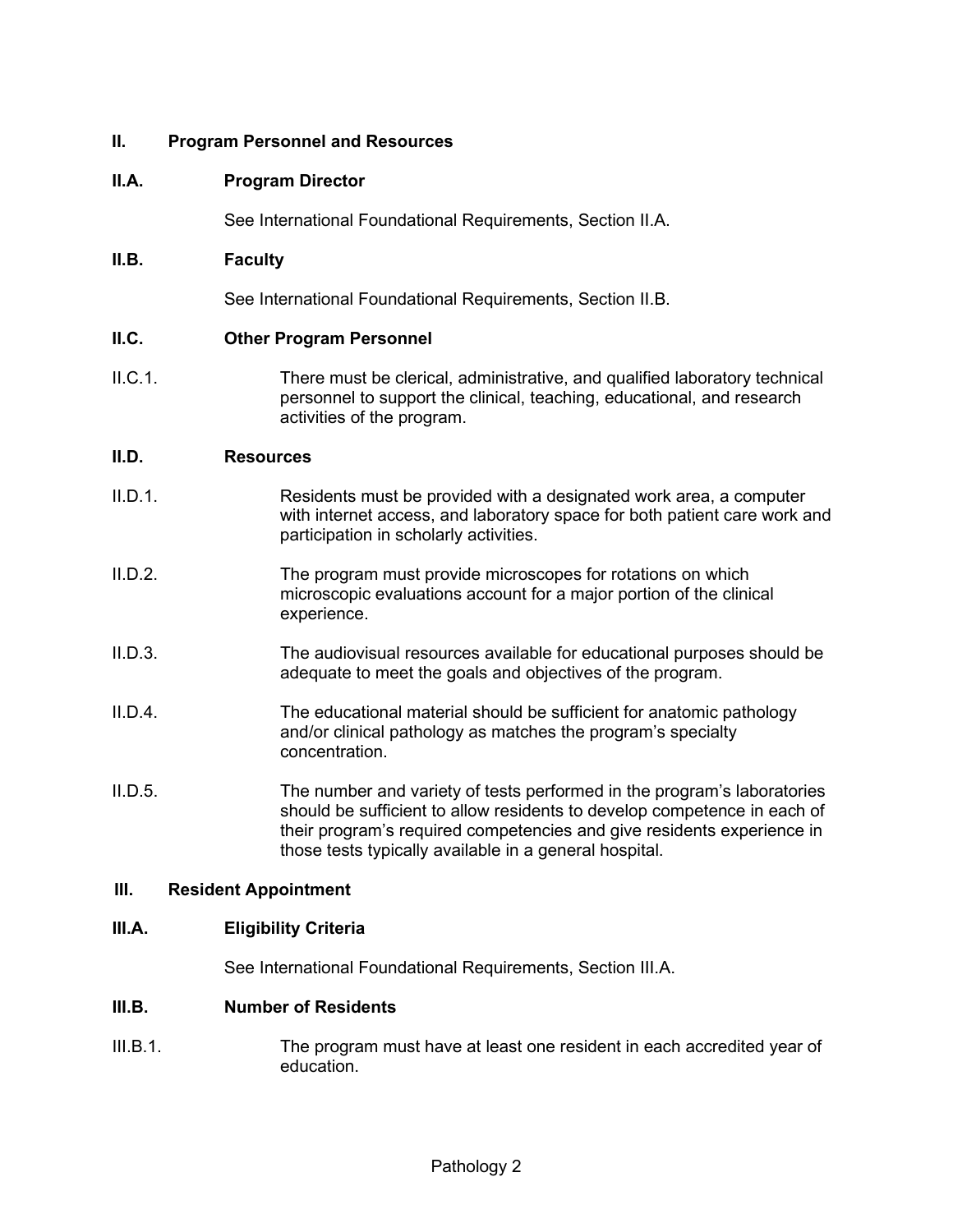| III.B.1.a) | For APCP-4 programs, there should be, on average, at least two |
|------------|----------------------------------------------------------------|
|            | residents enrolled in each year of the program.                |

## **III.C. Resident Transfers**

See International Foundational Requirements, Section III.C.

## **III.D. Appointment of Fellows and Other Learners**

See International Foundational Requirements, Section III.D.

# **IV. Specialty-Specific Educational Program**

### **IV.A. ACGME-I Competencies**

| IV.A.1.          | The program must integrate the following ACGME-I Competencies into<br>the curriculum.                                                                                          |
|------------------|--------------------------------------------------------------------------------------------------------------------------------------------------------------------------------|
| IV.A.1.a)        | Professionalism                                                                                                                                                                |
| IV.A.1.a)(1)     | Residents must demonstrate a commitment to<br>professionalism and an adherence to ethical principles.<br>Residents must demonstrate:                                           |
| IV.A.1.a)(1)(a)  | compassion, integrity, and respect for others;                                                                                                                                 |
| IV.A.1.a)(1)(b)  | responsiveness to patient needs that supersedes<br>self-interest;                                                                                                              |
| IV.A.1.a)(1)(c)  | respect for patient privacy and autonomy;                                                                                                                                      |
| IV.A.1.a)(1)(d)  | accountability to patients, society, and the<br>profession; and,                                                                                                               |
| IV.A.1.a)(1)(e)  | sensitivity and responsiveness to a diverse patient<br>population, including to diversity in gender, age,<br>culture, race, religion, disabilities, and sexual<br>orientation. |
| IV.A.1.b)        | <b>Patient Care and Procedural Skills</b>                                                                                                                                      |
| IV.A.1.b)(1)     | Residents must provide patient care that is compassionate,<br>appropriate, and effective for the treatment of health<br>problems and the promotion of health.                  |
| IV.A.1.b)(2)     | All pathology residents must demonstrate competence in:                                                                                                                        |
| IV.A.1.b)(2).(a) | interpreting immunohistochemical stains;                                                                                                                                       |
| IV.A.1.b)(2)(b)  | the ability to provide appropriate and effective<br>pathology consultation;                                                                                                    |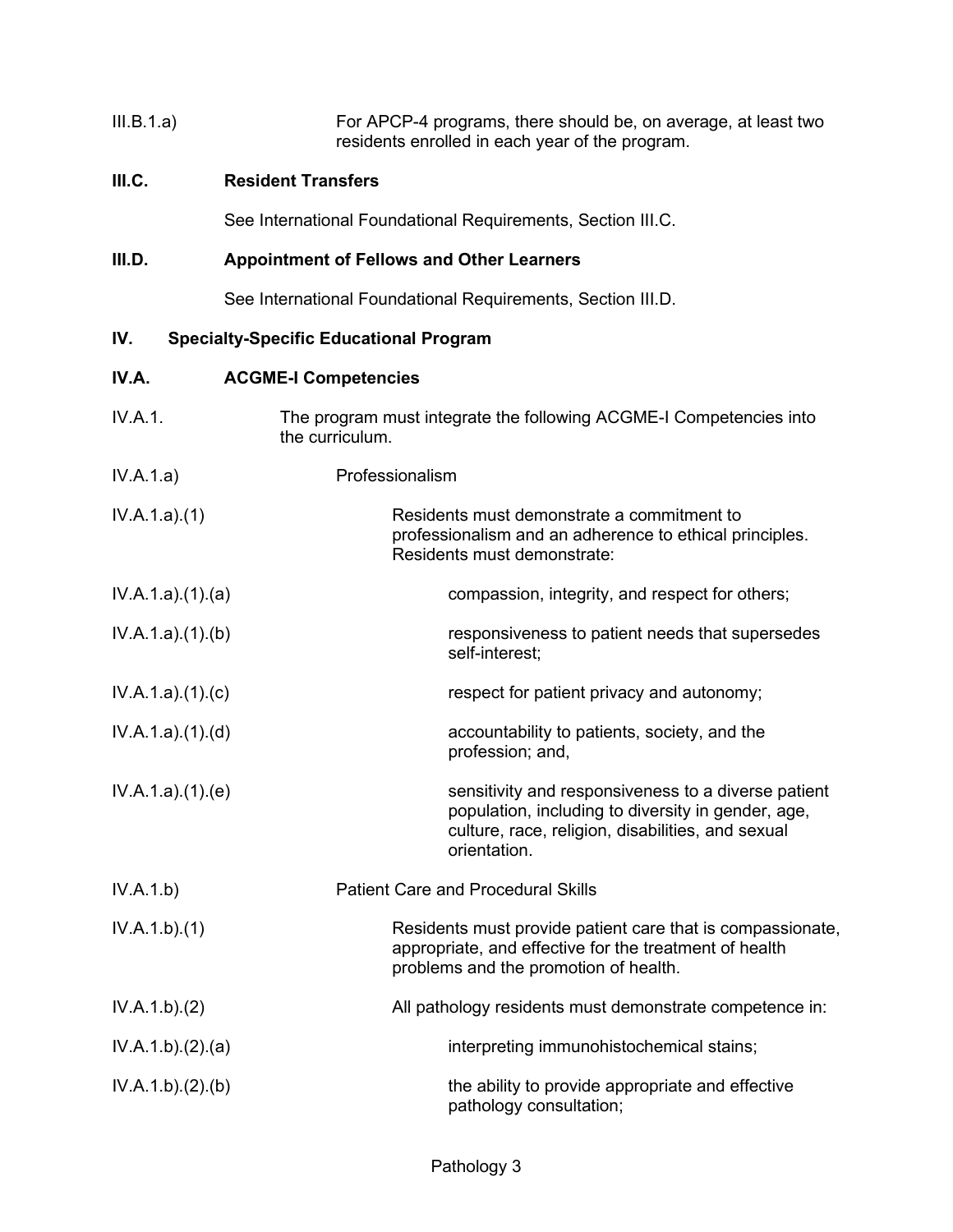| IV.A.1.b)(2).(c)        | interpreting laboratory data as part of patient care<br>decision-making;                                                           |
|-------------------------|------------------------------------------------------------------------------------------------------------------------------------|
| IV.A.1.b)(2).(d)        | providing medical advice on the diagnosis and<br>management of diseases, and laboratory test<br>selection and interpretation; and, |
| IV.A.1.b)(2).(e)        | ensuring laboratory quality, safety, and effective<br>management, with appropriate support, including<br>the ability to manage:    |
| IV.A.1.b)(2).(e)(i)     | laboratory expense and revenue<br>calculations and projections;                                                                    |
| IV.A.1.b)(2).(e)(ii)    | laboratory inspections;                                                                                                            |
| IV.A.1.b).(2).(e).(iii) | method validation;                                                                                                                 |
| IV.A.1.b)(2)(e)(iv)     | principles of human resource management;                                                                                           |
| IV.A.1.b)(2)(e)(v)      | proficiency testing;                                                                                                               |
| IV.A.1.b)(2).(e)(vi)    | public health reporting;                                                                                                           |
| IV.A.1.b).(2).(e).(vii) | quality assurance;                                                                                                                 |
| IV.A.1.b)(2)(e)(viii)   | regulations;                                                                                                                       |
| IV.A.1.b)(2)(e)(ix)     | risk management;                                                                                                                   |
| IV.A.1.b)(2)(e)(x)      | safety; and,                                                                                                                       |
| IV.A.1.b).(2).(e).(xi)  | the use of hospital and laboratory<br>information systems.                                                                         |
| IV.A.1.b)(3)            | Residents in APCP-4 programs must demonstrate<br>competence in:                                                                    |
| IV.A.1.b)(3).(a)        | the performance and diagnostic interpretation of<br>autopsies;                                                                     |
| IV.A.1.b)(3)(b)         | all aspects of an autopsy, as appropriate to the<br>case;                                                                          |
| IV.A.1.b)(3)(c)         | examining and diagnosing surgical pathology<br>specimens;                                                                          |
| IV.A.1.b)(3)(d)         | performing and diagnosing intra-operative<br>consultations;                                                                        |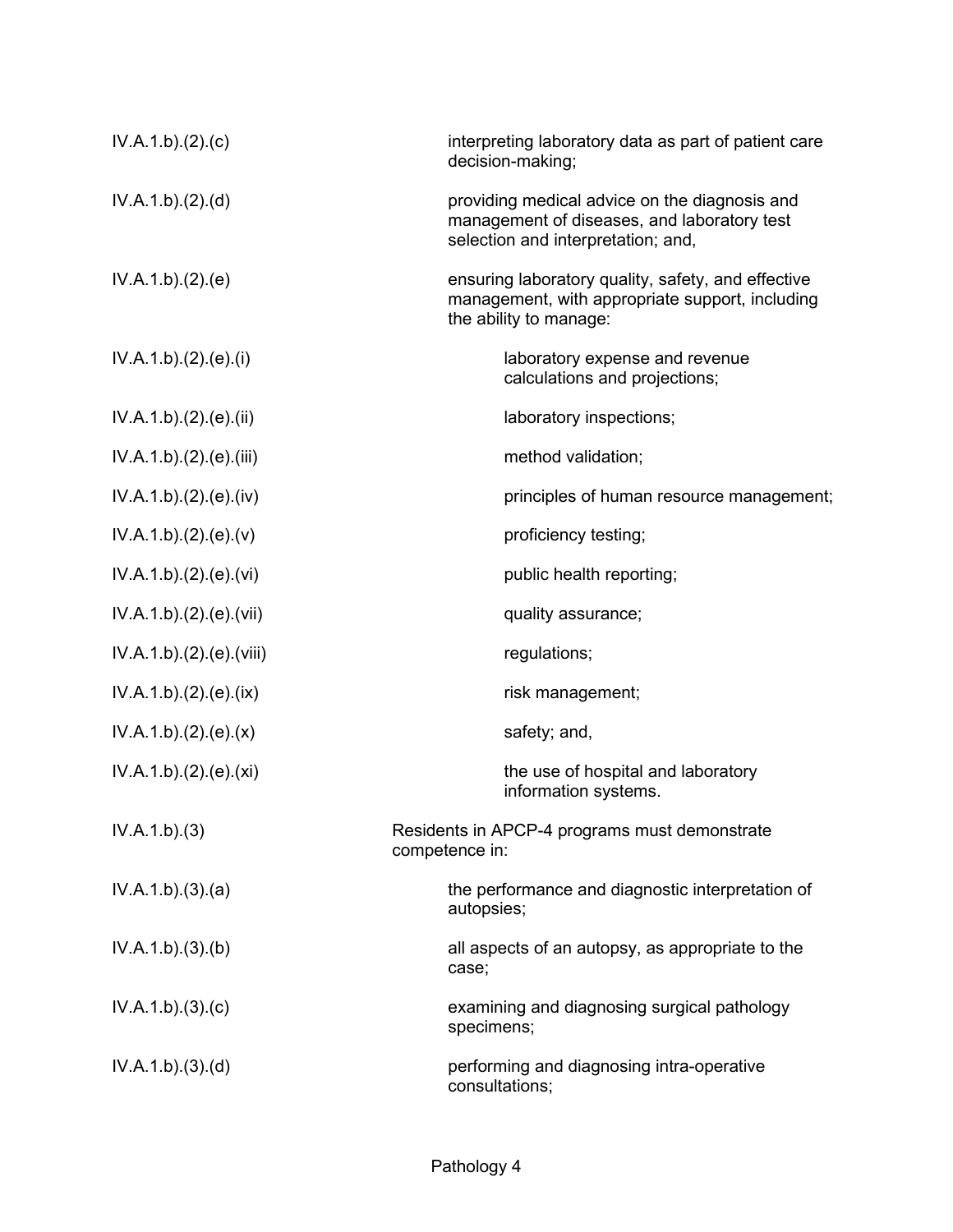| IV.A.1.b)(3)(e) | examining and diagnosing gynecologic, non-<br>gynecologic, and fine needle aspiration cytology<br>specimens; and,                                                                                                                                           |
|-----------------|-------------------------------------------------------------------------------------------------------------------------------------------------------------------------------------------------------------------------------------------------------------|
| IV.A.1.b)(3)(f) | interpreting common laboratory tests, including<br>peripheral smears, body fluids, bone marrow<br>aspirates and biopsies, microbiology and chemistry<br>tests, and transfusion medicine tests.                                                              |
| IV.A.1.b)(4)    | Residents in AP-3 programs must demonstrate<br>competence in:                                                                                                                                                                                               |
| IV.A.1.b)(4)(a) | the performance and diagnostic interpretation of<br>autopsies;                                                                                                                                                                                              |
| IV.A.1.b)(4)(b) | all aspects of an autopsy, as appropriate to the<br>case;                                                                                                                                                                                                   |
| IV.A.1.b)(4)(c) | examining and diagnosing surgical pathology<br>specimens;                                                                                                                                                                                                   |
| IV.A.1.b)(4)(d) | performing and diagnosing intra-operative<br>consultations;                                                                                                                                                                                                 |
| IV.A.1.b)(4)(e) | examining and diagnosing gynecologic, non-<br>gynecologic, and fine needle aspiration cytology<br>specimens; and,                                                                                                                                           |
| IV.A.1.b)(4)(f) | interpreting common laboratory tests, including<br>bone marrow biopsies, and, if applicable, peripheral<br>smears and bone marrow aspirates.                                                                                                                |
| IV.A.1.b)(5)    | Residents in CP-3 programs must demonstrate<br>competence in interpreting common laboratory tests,<br>including peripheral smears, body fluids, bone marrow<br>aspirates and biopsies, microbiology and chemistry tests,<br>and transfusion medicine tests. |
| IV.A.1.c)       | <b>Medical Knowledge</b>                                                                                                                                                                                                                                    |
| $IV.A.1.c.$ (1) | Residents must demonstrate knowledge of established<br>and evolving biomedical clinical, epidemiological, and<br>social-behavioral sciences, as well as the application of<br>this knowledge to patient care.                                               |
| IV.A.1.c.2)     | All pathology residents must demonstrate knowledge of:                                                                                                                                                                                                      |
| IV.A.1.c.2.2(a) | disease processes commonly analyzed and<br>diagnosed by laboratory and pathologic methods,<br>as matches the program's specialty concentration;<br>and,                                                                                                     |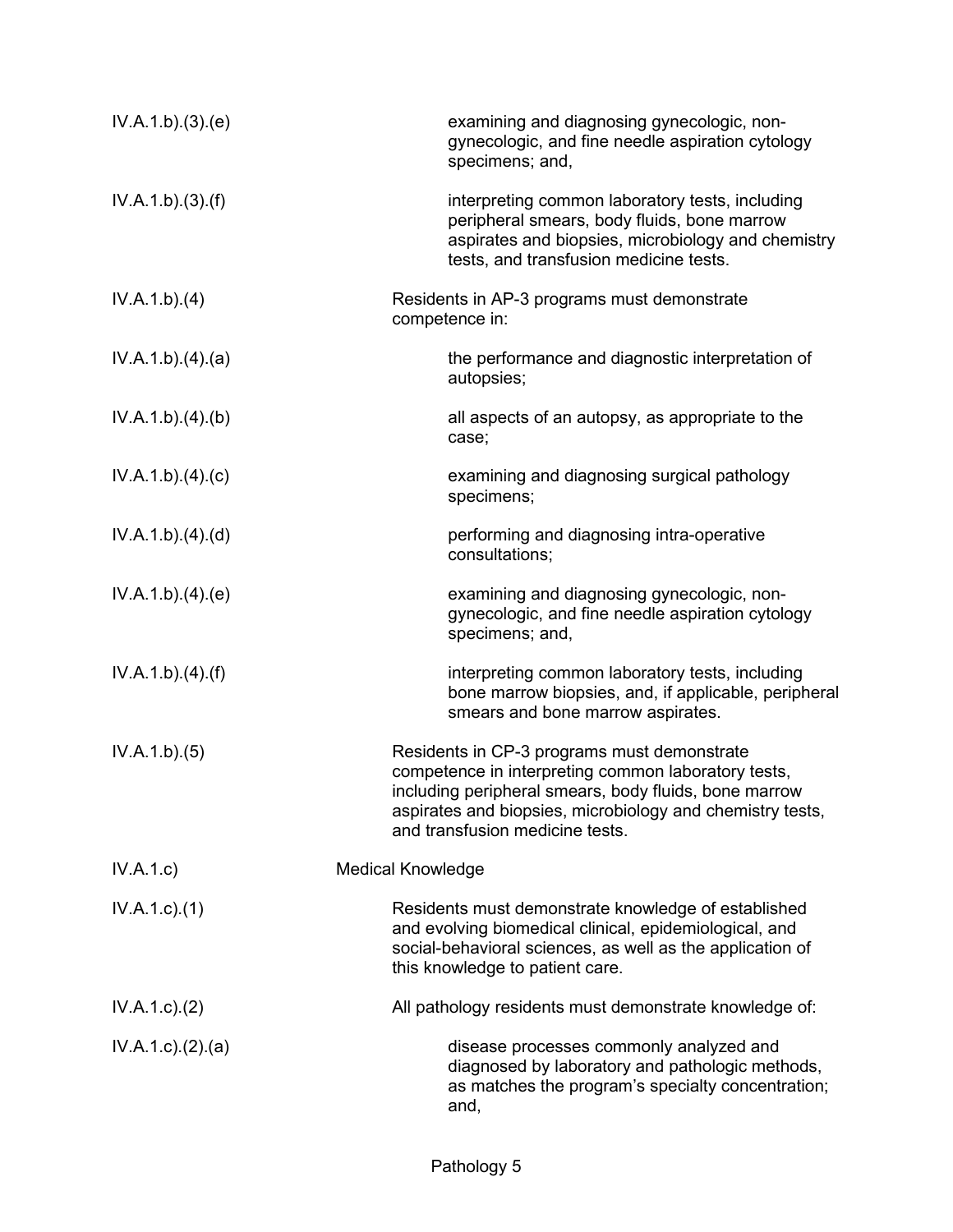| IV.A.1.c.2.(b)              | the principles of laboratory management.                                                                                                                                                                                                                                                                                                                |
|-----------------------------|---------------------------------------------------------------------------------------------------------------------------------------------------------------------------------------------------------------------------------------------------------------------------------------------------------------------------------------------------------|
| IV.A.1.c.3)                 | Residents in APCP-4 programs must demonstrate<br>knowledge of performance of:                                                                                                                                                                                                                                                                           |
| IV.A.1.c)(3).(a)            | fine needle aspiration;                                                                                                                                                                                                                                                                                                                                 |
| IV.A.1.c)(3)(b)             | apheresis; and,                                                                                                                                                                                                                                                                                                                                         |
| $IV.A.1.c$ ). $(3)$ . $(c)$ | bone marrow procedures, including indications for<br>and complications of such procedures, safety<br>considerations, and specimen preparation.                                                                                                                                                                                                          |
| $IV.A.1.c.$ (4)             | Residents in AP-3 programs must demonstrate knowledge<br>of performance of:                                                                                                                                                                                                                                                                             |
| $IV.A.1.c$ . $(4).$ $(a)$   | fine needle aspiration; and,                                                                                                                                                                                                                                                                                                                            |
| $IV.A.1.c.$ (4).(b)         | bone marrow procedures, including indications for<br>and complications of such procedures, safety<br>considerations, and specimen preparation.                                                                                                                                                                                                          |
| IV.A.1.c. (5)               | Residents in CP-3 programs must demonstrate knowledge<br>of performance of:                                                                                                                                                                                                                                                                             |
| IV.A.1.c. (5). (a)          | apheresis; and,                                                                                                                                                                                                                                                                                                                                         |
| IV.A.1.c)(5)(b)             | bone marrow procedures, including indications for<br>and complications of such procedures, safety<br>considerations, and specimen preparation.                                                                                                                                                                                                          |
| IV.A.1.d)                   | Practice-based Learning and Improvement                                                                                                                                                                                                                                                                                                                 |
| IV.A.1.d)(1)                | Residents must demonstrate the ability to investigate and<br>evaluate their care of patients, to appraise and assimilate<br>scientific evidence, and to continuously improve patient<br>care based on constant self-evaluation and lifelong<br>learning. Residents are expected to develop skills and<br>habits to be able to meet the following goals: |
| IV.A.1.d)(1)(a)             | evaluate personal practice using an individualized<br>learning plan and portfolio;                                                                                                                                                                                                                                                                      |
| IV.A.1.d.(1)(b)             | identify strengths, deficiencies, and limits in one's<br>knowledge and expertise;                                                                                                                                                                                                                                                                       |
| IV.A.1.d)(1)(c)             | identify and perform appropriate learning activities;                                                                                                                                                                                                                                                                                                   |
| IV.A.1.d)(1)(d)             | incorporate formative evaluation feedback into daily<br>practice;                                                                                                                                                                                                                                                                                       |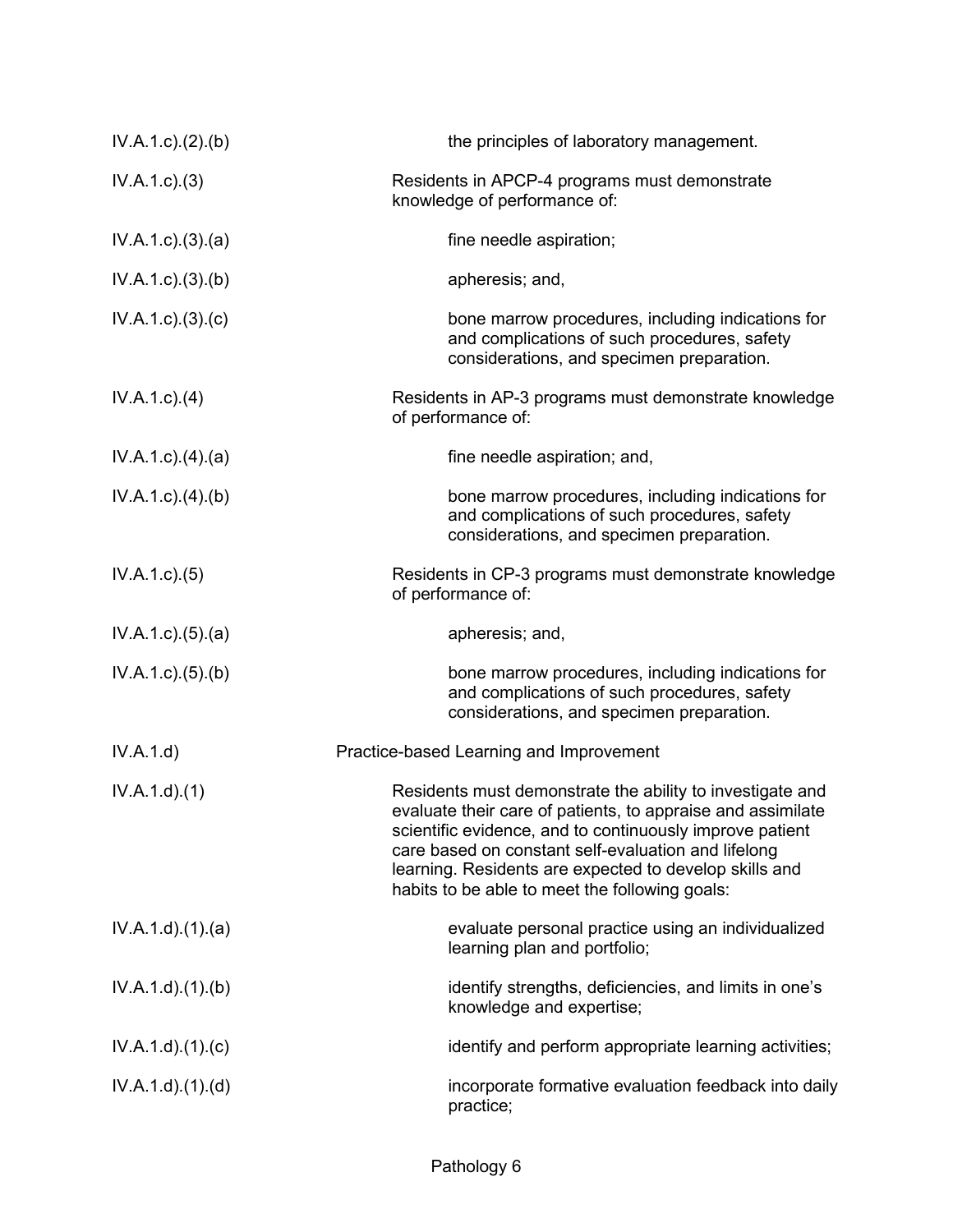| IV.A.1.d.(1)(e)               | locate, appraise, and assimilate evidence from<br>scientific studies related to their patients' health<br>problems;                                                                                                        |
|-------------------------------|----------------------------------------------------------------------------------------------------------------------------------------------------------------------------------------------------------------------------|
| IV.A.1.d)(1.(f))              | participate in the education of patients, patients'<br>families, students, other residents, and other health<br>professionals;                                                                                             |
| IV.A.1.d)(1)(g)               | participate in quality improvement projects;                                                                                                                                                                               |
| IV.A.1.d)(1)(h)               | set learning and improvement goals;                                                                                                                                                                                        |
| IV.A.1.d)(1)(i)               | systematically analyze practice using quality<br>improvement methods, and implement changes<br>with the goal of practice improvement; and,                                                                                 |
| IV.A.1.d)(1)(j)               | use information technology to optimize learning.                                                                                                                                                                           |
| IV.A.1.e)                     | Interpersonal and Communication Skills                                                                                                                                                                                     |
| IV.A.1.e. (1)                 | Residents must demonstrate interpersonal and<br>communication skills that result in the effective exchange<br>of information and collaboration with patients, their<br>families, and health professionals. Residents must: |
| IV.A.1.e. (1).(a)             | communicate effectively with patients, patients'<br>families, and the public, as appropriate, across a<br>broad range of socioeconomic and cultural<br>backgrounds;                                                        |
| IV.A.1.e. (1)(b)              | communicate effectively with physicians, other<br>health professionals, and health-related agencies;                                                                                                                       |
| IV.A.1.e. (1). (c)            | work effectively as a member or leader of a health<br>care team or other professional group;                                                                                                                               |
| IV.A.1.e. (1). (d)            | act in a consultative role to other physicians and<br>health professionals;                                                                                                                                                |
| IV.A.1.e. (1). (e)            | maintain comprehensive, timely, and legible<br>medical records, if applicable;                                                                                                                                             |
| IV.A.1.e. (1). (f)            | demonstrate competence in effective verbal and<br>written communication; and,                                                                                                                                              |
| IV.A.1.e. (1). <sub>(g)</sub> | demonstrate competence in generating<br>comprehensive pathology and consultation reports.                                                                                                                                  |
| IV.A.1.f)                     | <b>Systems-based Practice</b>                                                                                                                                                                                              |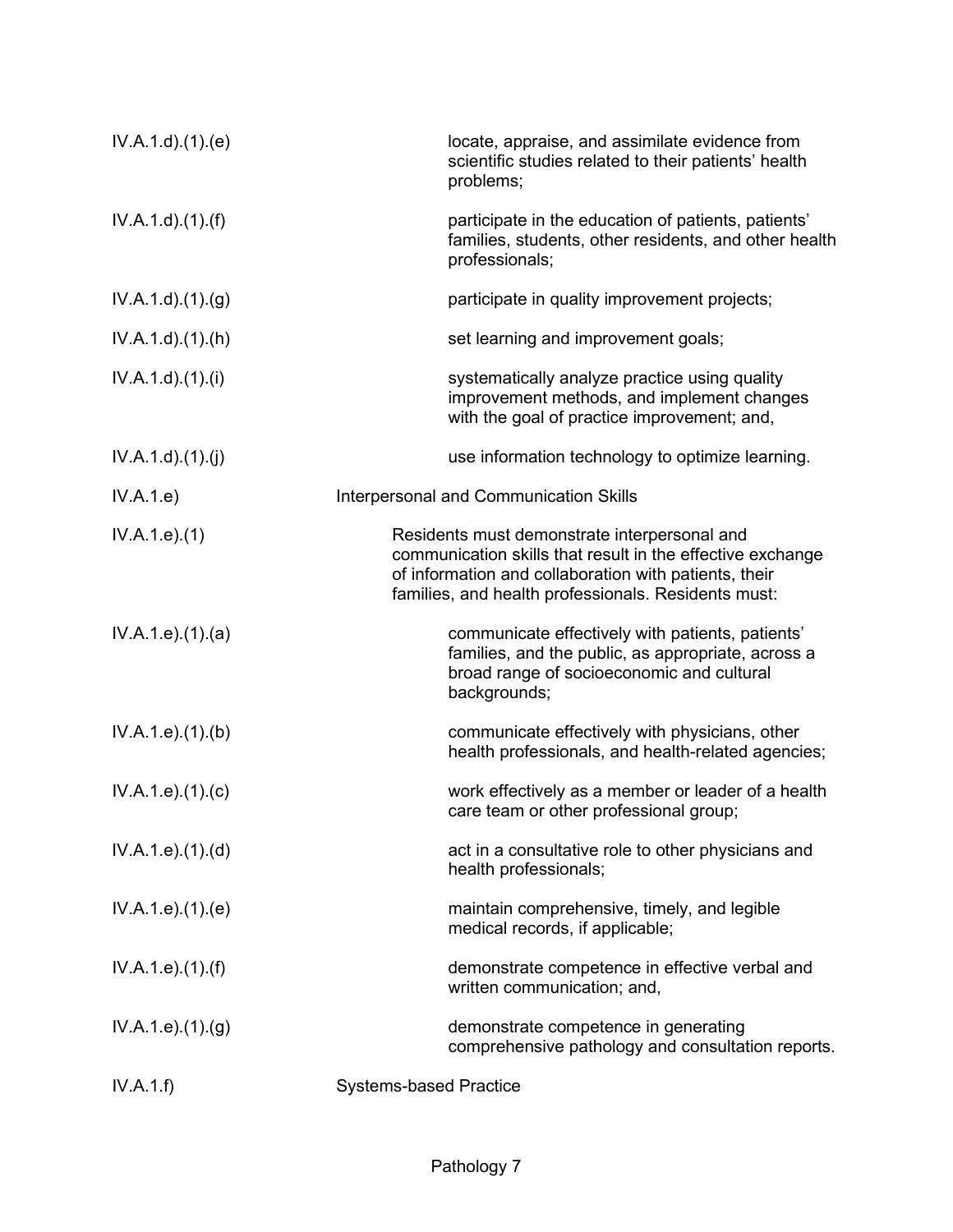| IV.A.1.f)(1)      |                                                                                                                                                                                                                                                                                                                                   | Residents must demonstrate an awareness of and<br>responsiveness to the larger context and system of health<br>care, as well as the ability to call effectively on other<br>resources in the system to provide optimal health care.<br>Residents must: |
|-------------------|-----------------------------------------------------------------------------------------------------------------------------------------------------------------------------------------------------------------------------------------------------------------------------------------------------------------------------------|--------------------------------------------------------------------------------------------------------------------------------------------------------------------------------------------------------------------------------------------------------|
| IV.A.1.f)(1)(a)   |                                                                                                                                                                                                                                                                                                                                   | work effectively in various health care delivery<br>settings and systems relevant to their clinical<br>specialty;                                                                                                                                      |
| IV.A.1.f)(1)(b)   |                                                                                                                                                                                                                                                                                                                                   | coordinate patient care within the health care<br>system relevant to their clinical specialty;                                                                                                                                                         |
| IV.A.1.f)(1)(c)   |                                                                                                                                                                                                                                                                                                                                   | incorporate considerations of cost awareness and<br>risk-benefit analysis in patient and/or population-<br>based care as appropriate;                                                                                                                  |
| IV.A.1.f).(1).(d) |                                                                                                                                                                                                                                                                                                                                   | advocate for quality patient care and optimal patient<br>care systems;                                                                                                                                                                                 |
| IV.A.1.f)(1)(e)   |                                                                                                                                                                                                                                                                                                                                   | work in interprofessional teams to enhance patient<br>safety and improve patient care quality; and,                                                                                                                                                    |
| IV.A.1.f).(1).(f) |                                                                                                                                                                                                                                                                                                                                   | participate in identifying system errors and<br>implementing potential systems solutions.                                                                                                                                                              |
| IV.B.             | <b>Regularly Scheduled Educational Activities</b>                                                                                                                                                                                                                                                                                 |                                                                                                                                                                                                                                                        |
| IV.B.1.           | Residents' experiences must be augmented by course materials and<br>study sets (e.g., glass slides or virtual sets), including laboratory indexes<br>of unusual cases, as well as by didactic/interactive sessions, such as<br>seminars, departmental conferences, multidisciplinary conferences,<br>lectures, and journal clubs. |                                                                                                                                                                                                                                                        |
| IV.B.2.           | The program director must ensure that:                                                                                                                                                                                                                                                                                            |                                                                                                                                                                                                                                                        |
| IV.B.2.a)         |                                                                                                                                                                                                                                                                                                                                   | there are regularly scheduled seminars and conferences devoted                                                                                                                                                                                         |

correlation conferences; IV.B.2.b) clinical correlation conferences (e.g., a pediatric mortality conference) are held with clinical services such as diagnostic radiology, family medicine, general surgery, internal medicine, obstetrics and gynecology, pediatrics, and their subspecialties; and,

to the basic and applied medical sciences, as well as clinical

- IV.B.2.c) there are departmental conferences in which both faculty members and residents participate for detailed discussion of difficult and unusual cases.
- **IV.C. Clinical Experiences**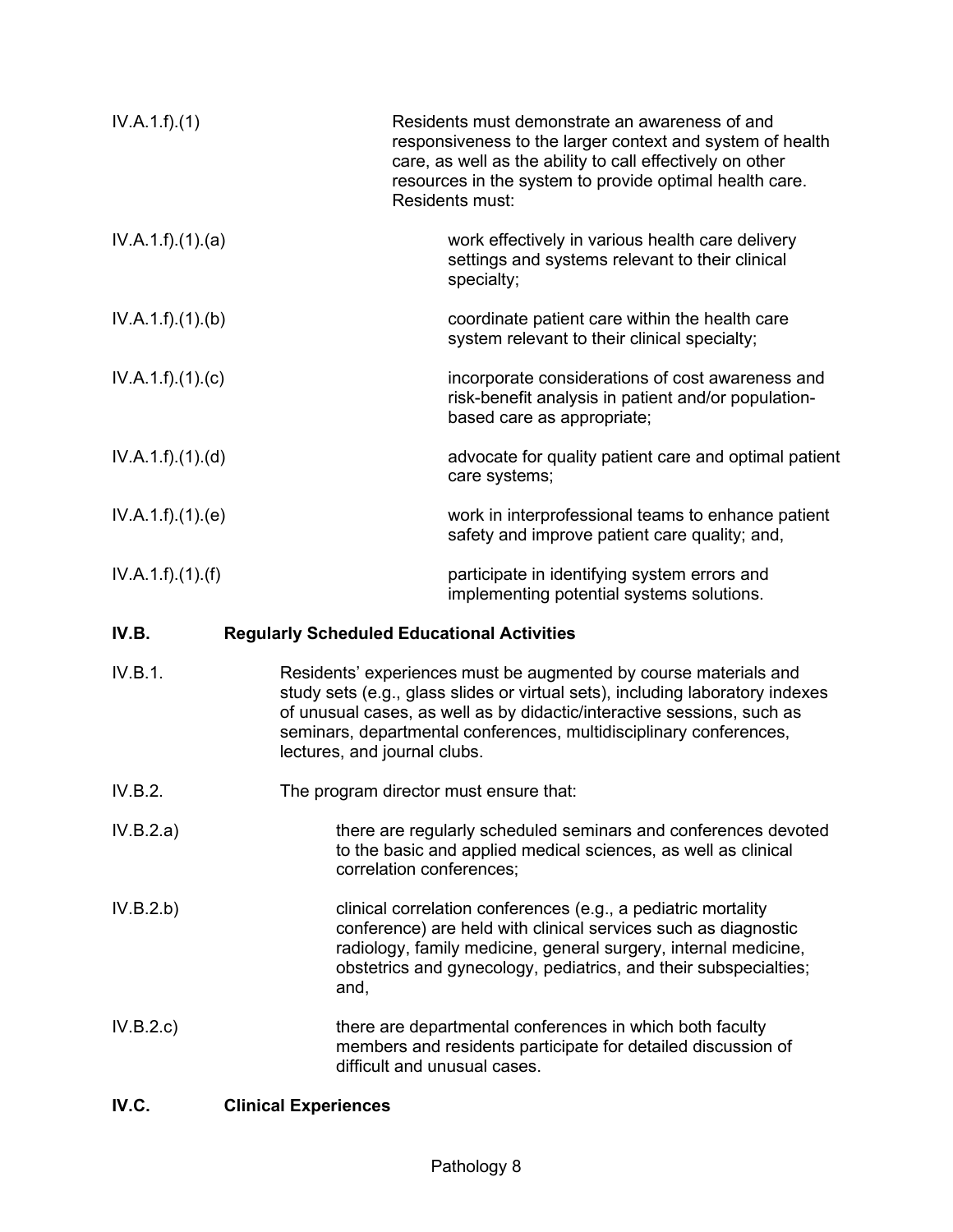| IV.C.1.   | APCP-4 programs must include a minimum of 18 months of core<br>anatomic pathology and a minimum of 18 months of core clinical<br>pathology education.                                                                                                                                                                                                                                                                                         |
|-----------|-----------------------------------------------------------------------------------------------------------------------------------------------------------------------------------------------------------------------------------------------------------------------------------------------------------------------------------------------------------------------------------------------------------------------------------------------|
| IV.C.1.a) | At least 12 of these months should be a continuation of structured<br>anatomic pathology or clinical pathology education or should be<br>devoted to a specialized facet of pathology, which may include up<br>to six months of research, as determined by the program director,<br>Clinical Competency Committee, and/or a Pathology Education<br>Committee, in conjunction with the individual resident.                                     |
| IV.C.2.   | AP-3 and CP-3 programs must include a minimum of 24 months of core<br>anatomic pathology (AP-3) or core clinical pathology (CP-3) education.                                                                                                                                                                                                                                                                                                  |
| IV.C.2.a) | The AP-3 program should include structured education in the core<br>areas of breast pathology, cardiac pathology, cytopathology,<br>dermatopathology, gastrointestinal pathology, genitourinary,<br>pathology, neuropathology, pediatric pathology, pulmonary<br>pathology, and renal pathology.                                                                                                                                              |
| IV.C.2.b) | The CP-3 program should include structured education in the core<br>areas of blood banking and transfusion medicine, chemical<br>pathology, hematology, and medical microbiology with molecular<br>pathology.                                                                                                                                                                                                                                 |
| IV.C.2.c) | At least six of these months should be structured education in one<br>or more highly integrated areas of pathology, such as blood<br>banking and transfusion medicine, chemical pathology, clinical<br>informatics, coagulation, cytogenetics, cytopathology, hematology,<br>laboratory medical directorship, medical microbiology with<br>molecular pathology, or other subspecialty areas of anatomical<br>pathology or clinical pathology. |
| IV.C.2.d  | A least six of these months should be devoted to a specialized<br>facet of pathology, which may include up to six months of<br>research, as determined by the program director, Clinical<br>Competency Committee, and/or a Pathology Education<br>Committee, in conjunction with the individual resident.                                                                                                                                     |
| IV.C.3.   | All pathology residents must participate in laboratory inspections or mock<br>inspections, method validation, review of proficiency testing results,<br>quality assurance activities, and the use of hospital and laboratory<br>information systems.                                                                                                                                                                                          |
| IV.C.4.   | All pathology residents must participate in pathology conferences,<br>teaching, and the regular, formal, clinical, and teaching rounds<br>corresponding to the laboratory services to which they are assigned.                                                                                                                                                                                                                                |
| IV.C.5.   | APCP-4                                                                                                                                                                                                                                                                                                                                                                                                                                        |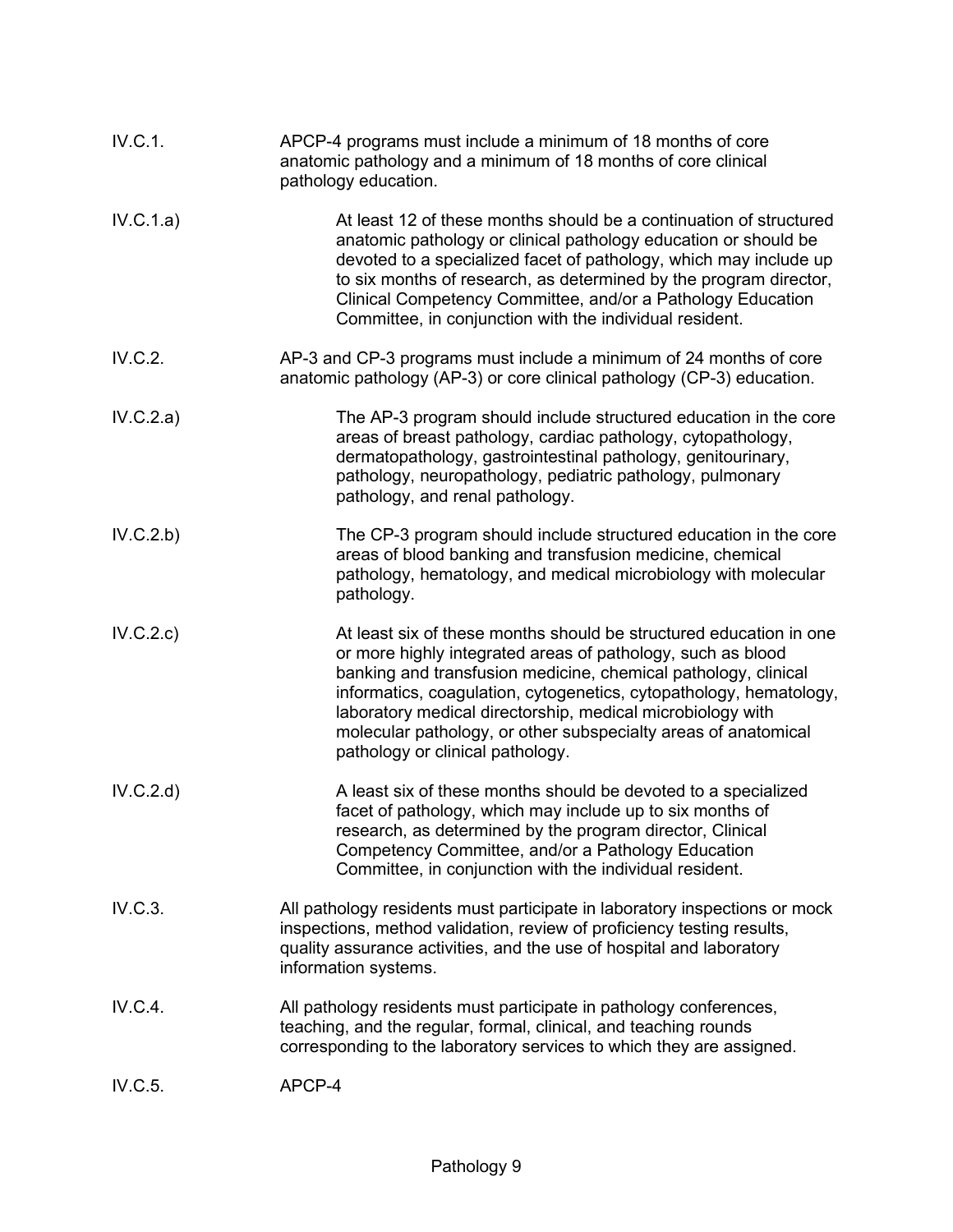| IV.C.5.a)      | Resident education in anatomic pathology must include instruction<br>in: |
|----------------|--------------------------------------------------------------------------|
| IV.C.5.a)(1)   | fine needle aspiration techniques;                                       |
| IV.C.5.a)(2)   | autopsy and surgical pathology;                                          |
| IV.C.5.a)(3)   | clinical informatics;                                                    |
| IV.C.5.a)(4)   | cytogenetics;                                                            |
| IV.C.5.a)(5)   | cytopathology;                                                           |
| IV.C.5.a)(6)   | dermatopathology;                                                        |
| IV.C.5.a)(7)   | forensic pathology;                                                      |
| IV.C.5.a)(8)   | histochemistry;                                                          |
| IV.C.5.a)(9)   | immunopathology;                                                         |
| IV.C.5.a)(10)  | medical renal pathology;                                                 |
| IV.C.5.a)(11)  | molecular pathology;                                                     |
| IV.C.5.a).(12) | neuropathology;                                                          |
| IV.C.5.a)(13)  | pediatric pathology;                                                     |
| IV.C.5.a).(14) | ultrastructural pathology; and,                                          |
| IV.C.5.a)(15)  | other advanced diagnostic techniques as they become<br>available.        |
| IV.C.5.b)      | Resident education in clinical pathology must include instruction<br>In: |
| IV.C.5.b)(1)   | bone marrow aspiration techniques;                                       |
| IV.C.5.b)(2)   | blood banking/transfusion medicine;                                      |
| IV.C.5.b)(3)   | chemical pathology;                                                      |
| IV.C.5.b)(4)   | clinical informatics;                                                    |
| IV.C.5.b)(5)   | coagulation;                                                             |
| IV.C.5.b)(6)   | cytogenetics;                                                            |
| IV.C.5.b)(7)   | hematology;                                                              |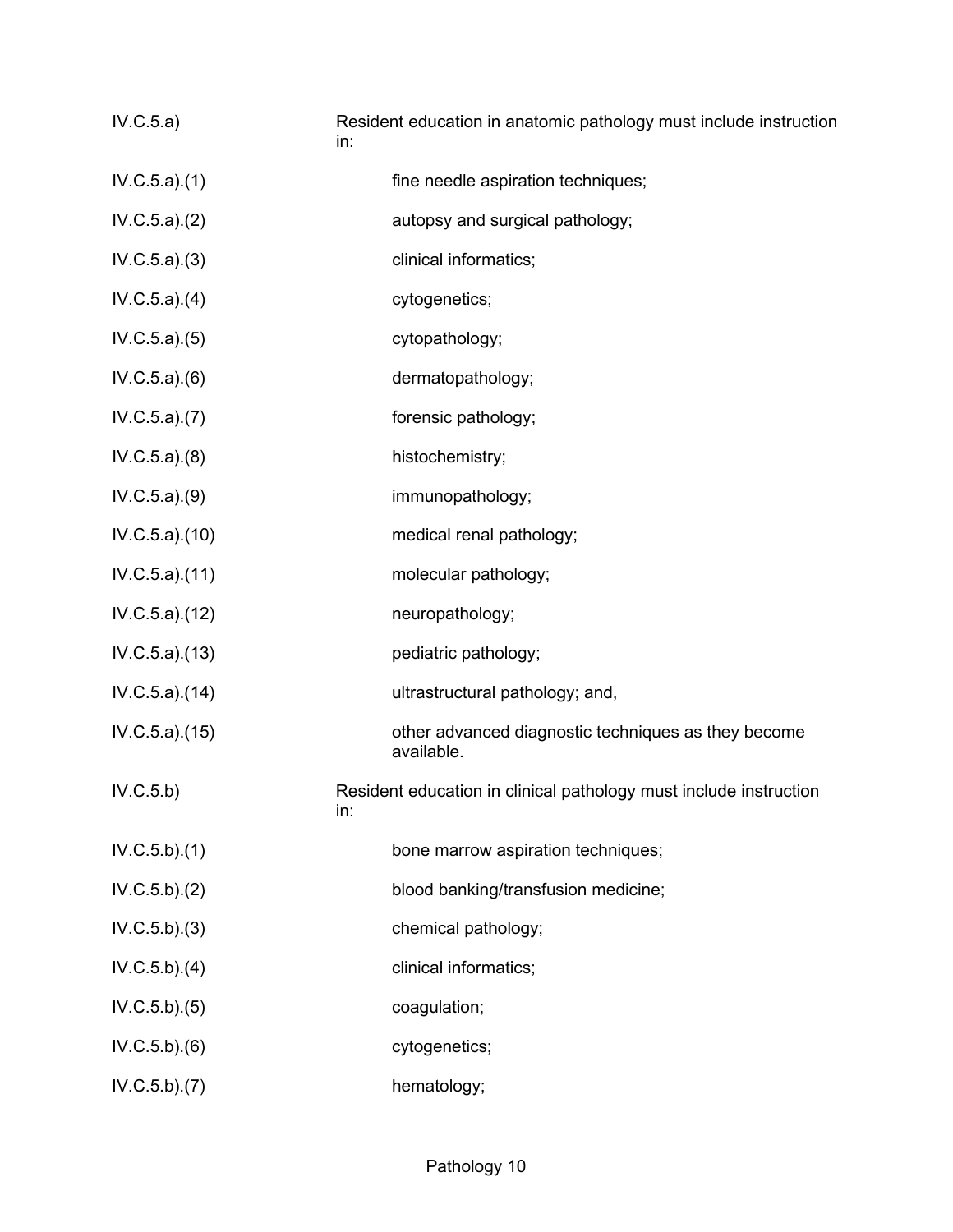| IV.C.5.b)(8)                | immunopathology;                                                                                                                                                                                          |
|-----------------------------|-----------------------------------------------------------------------------------------------------------------------------------------------------------------------------------------------------------|
| IV.C.5.b)(9)                | medical microscopy, including urinalysis;                                                                                                                                                                 |
| IV.C.5.b).(10)              | microbiology, including bacteriology, mycology,<br>parasitology, and virology;                                                                                                                            |
| IV.C.5.b)(11)               | molecular pathology;                                                                                                                                                                                      |
| IV.C.5.b).(12)              | toxicology; and,                                                                                                                                                                                          |
| IV.C.5.b).(13)              | other advanced diagnostic techniques as they become<br>available.                                                                                                                                         |
| IV.C.5.c)                   | Each resident must participate in at least 30 autopsies during the<br>program. Autopsies may be shared, but no more than four<br>residents can count a shared case toward the minimum required<br>number. |
| IV.C.5.c.1)                 | If simulation is used to satisfy a portion of a resident's<br>autopsy experience, only one resident can count the case<br>and the simulation must include all aspects of the autopsy<br>as required.      |
| IV.C.5.c.2)                 | Residents must not count more than 10 focused autopsies<br>toward the minimum required number.                                                                                                            |
| IV.C.5.c.3)                 | Residents must not count more than five stillborn autopsies<br>toward the minimum required number.                                                                                                        |
| $IV.C.5.c.$ (4)             | Residents must not count more than five single-organ<br>autopsies toward the minimum required number and only<br>one resident can count each case.                                                        |
| IV.C.5.c.5()                | Residents must participate fully in all aspects of an autopsy<br>as appropriate to the case, to include:                                                                                                  |
| IV.C.5.c.)(5).(a)           | review of history and circumstances of death;                                                                                                                                                             |
| IV.C.5.c.)(5)(b)            | external examination of the body;                                                                                                                                                                         |
| IV.C.5.c.)(5).(c)           | gross dissection; including organ evisceration;                                                                                                                                                           |
| IV.C.5.c.)(5).(d)           | review of microscopic and laboratory findings<br>appropriate to the case;                                                                                                                                 |
| IV.C.5.c.)(5).(e)           | preparation of written description of gross and<br>microscopic findings;                                                                                                                                  |
| $IV.C.5.c$ ). $(5)$ . $(f)$ | development of opinion on cause of death;                                                                                                                                                                 |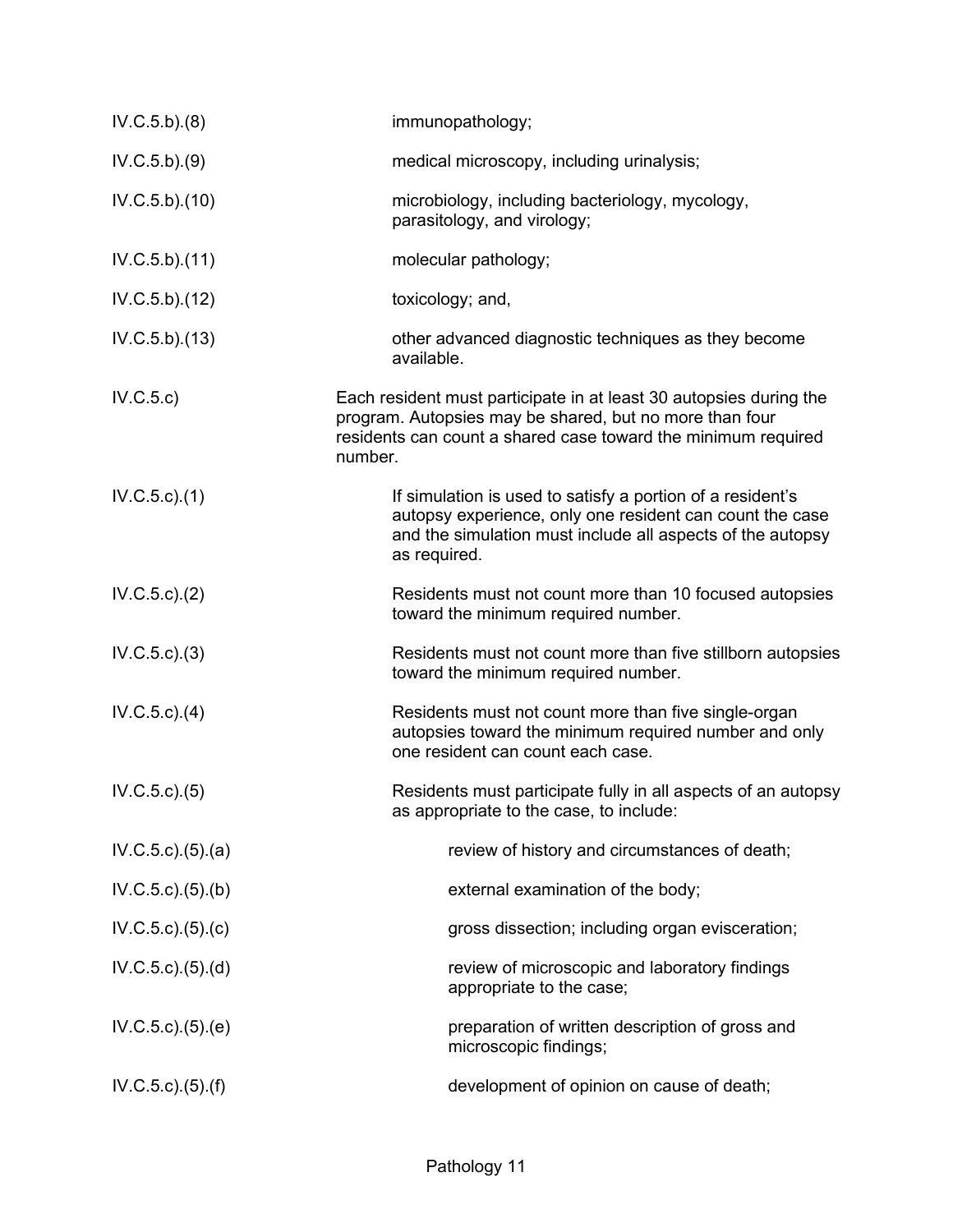| IV.C.5.c.)(5).(g)      |        | clinico-pathological correlation, as appropriate to<br>the case; and,                                               |
|------------------------|--------|---------------------------------------------------------------------------------------------------------------------|
| $IV.C.5.c$ . $(5).(h)$ |        | clinico-pathological correlation, as appropriate to<br>the case.                                                    |
| $IV.C.5.c.$ $(6)$      |        | Residents must have exposure to forensic, pediatric,<br>perinatal, and stillborn autopsies.                         |
| IV.C.5.c.7)            |        | Residents must review all autopsy reports with faculty<br>members.                                                  |
| IV.C.5.d)              |        | Each resident must examine and assess a minimum of 2,000<br>surgical pathology specimens during the program.        |
| IV.C.5.d)(1)           |        | The material must be from an adequate mix of cases to<br>ensure exposure to both common and uncommon<br>conditions. |
| IV.C.5.d)(2)           |        | Residents should formulate a microscopic diagnosis for<br>cases they have examined grossly.                         |
| IV.C.5.d)(3)           |        | Residents should preview their cases, prior to sign-out,<br>with an attending pathologist.                          |
| IV.C.5.e)              |        | Each resident must perform at least 200 intra-operative<br>consultations.                                           |
| IV.C.5.f)              |        | Each resident must examine a minimum of 1,500 cytologic<br>specimens during the program.                            |
| IV.C.5.f)(1)           |        | This material must include a variety of both exfoliative and<br>aspiration specimens.                               |
| IV.C.6.                | $AP-3$ |                                                                                                                     |
| IV.C.6.a)              |        | Resident education in anatomic pathology must include instruction<br>in:                                            |
| IV.C.6.a)(1)           |        | fine needle aspiration techniques;                                                                                  |
| IV.C.6.a)(2)           |        | autopsy and surgical pathology;                                                                                     |
| IV.C.6.a)(3)           |        | clinical informatics;                                                                                               |
| IV.C.6.a)(4)           |        | cytogenetics;                                                                                                       |
| IV.C.6.a)(5)           |        | cytopathology;                                                                                                      |
| IV.C.6.a)(6)           |        | dermatopathology;                                                                                                   |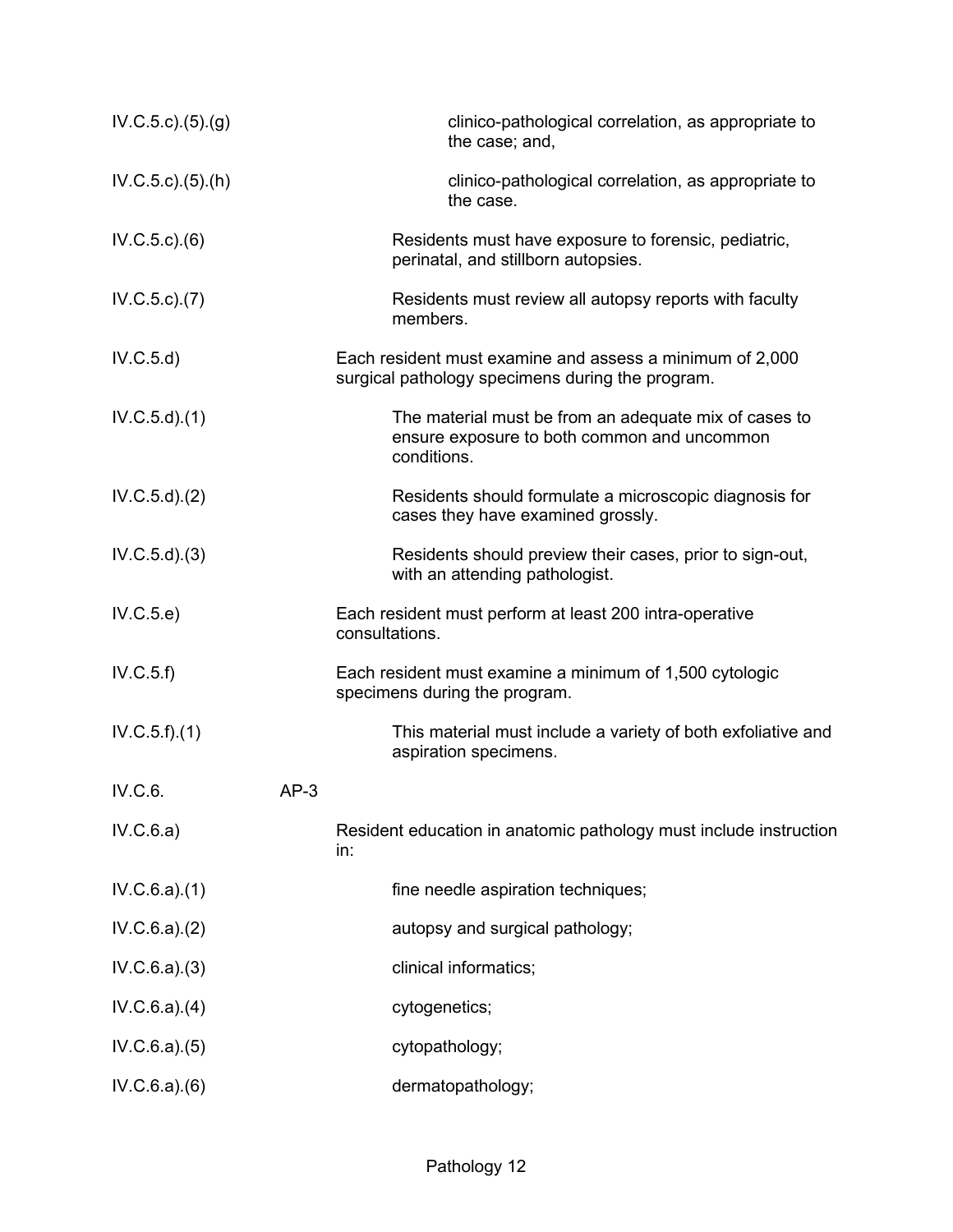| IV.C.6.a)(7)    | forensic pathology;                                                                                                                                                                                       |
|-----------------|-----------------------------------------------------------------------------------------------------------------------------------------------------------------------------------------------------------|
| IV.C.6.a)(8)    | histochemistry;                                                                                                                                                                                           |
| IV.C.6.a)(9)    | immunopathology;                                                                                                                                                                                          |
| IV.C.6.a).(10)  | medical renal pathology;                                                                                                                                                                                  |
| IV.C.6.a).(11)  | molecular pathology;                                                                                                                                                                                      |
| IV.C.6.a)(12)   | neuropathology;                                                                                                                                                                                           |
| IV.C.6.a)(13)   | pediatric pathology;                                                                                                                                                                                      |
| IV.C.6.a)(14)   | ultrastructural pathology; and,                                                                                                                                                                           |
| IV.C.6.a)(15)   | other advanced diagnostic techniques as they become<br>available.                                                                                                                                         |
| IV.C.6.b)       | Each resident must participate in at least 30 autopsies during the<br>program. Autopsies may be shared, but no more than four<br>residents can count a shared case toward the minimum required<br>number. |
| IV.C.6.b)(1)    | If simulation is used to satisfy a portion of a resident's<br>autopsy experience, only one resident can count the case,<br>and the simulation must include all aspects of the autopsy<br>as required.     |
| IV.C.6.b)(2)    | Residents must not count more than 10 focused autopsies<br>toward the minimum required number.                                                                                                            |
| IV.C.6.b)(3)    | Residents must not count more than five stillborn autopsies<br>toward the minimum required number.                                                                                                        |
| IV.C.6.b)(4)    | Residents must not count more than five single-organ<br>autopsies toward the minimum required number and only<br>one resident can count each case.                                                        |
| IV.C.6.b)(5)    | Residents must participate fully in all aspects of an autopsy<br>as appropriate to the case, to include:                                                                                                  |
| IV.C.6.b)(5)(a) | review of history and circumstances of death;                                                                                                                                                             |
| IV.C.6.b)(5)(b) | external examination of the body;                                                                                                                                                                         |
| IV.C.6.b)(5)(c) | gross dissection, including organ evisceration;                                                                                                                                                           |
| IV.C.6.b)(5)(d) | review of microscopic and laboratory findings<br>appropriate to the case;                                                                                                                                 |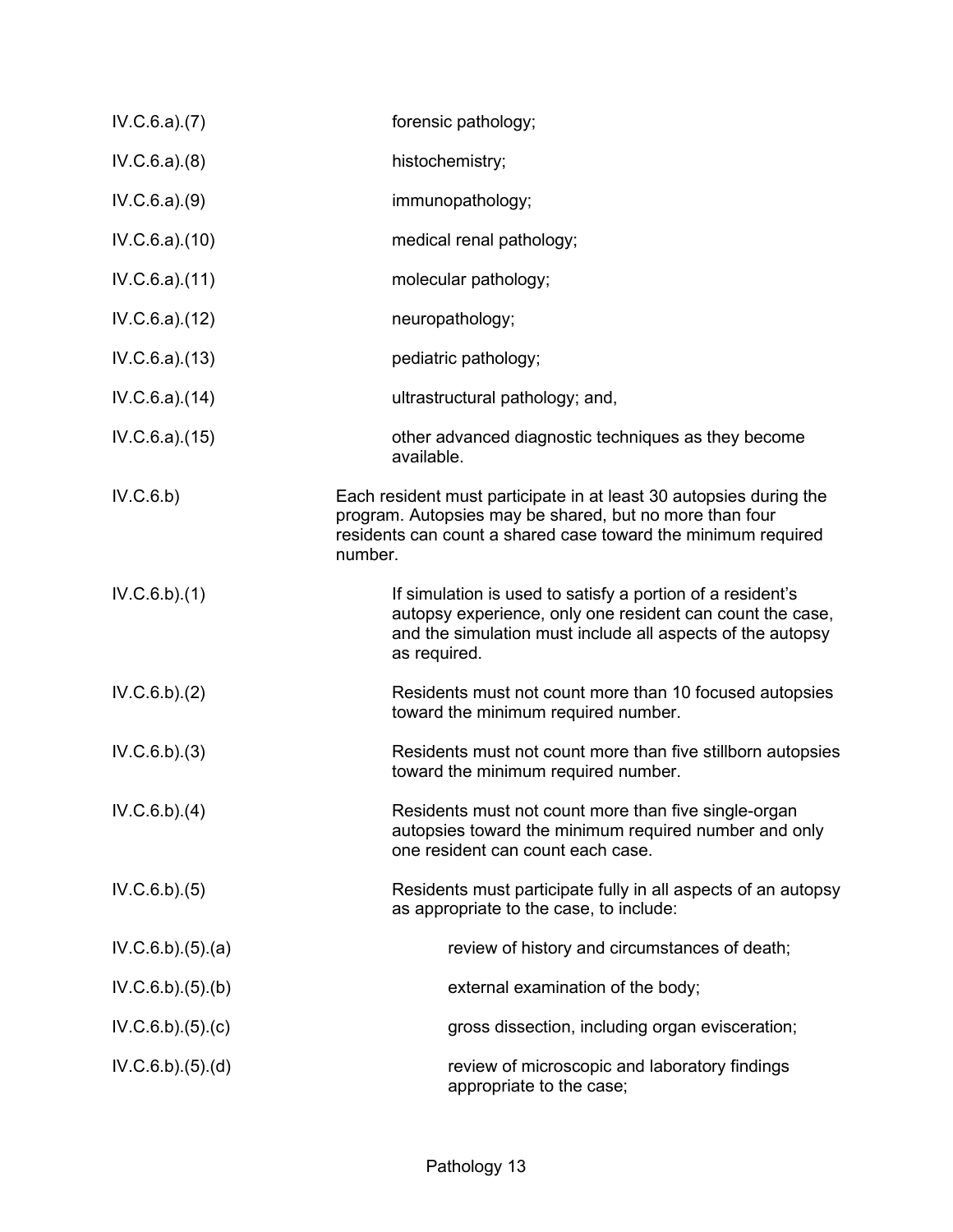| IV.C.6.b)(5)(e) |        | preparation of written description of gross and<br>microscopic findings;                                             |
|-----------------|--------|----------------------------------------------------------------------------------------------------------------------|
| IV.C.6.b)(5)(f) |        | development of opinion on cause of death; and,                                                                       |
| IV.C.6.b)(5)(g) |        | clinico-pathological correlation, as appropriate to<br>the case.                                                     |
| IV.C.6.b)(6)    |        | Residents must have exposure to forensic, pediatric,<br>perinatal, and stillborn autopsies.                          |
| IV.C.6.b)(7)    |        | Residents must review all autopsy reports with faculty<br>members.                                                   |
| IV.C.6.c)       |        | Each resident must examine and assess at least 2,000 surgical<br>pathology specimens.                                |
| IV.C.6.c.1)     |        | This material must be from an adequate mix of cases to<br>ensure exposure to both common and uncommon<br>conditions. |
| IV.C.6.c.2)     |        | Residents must formulate a microscopic diagnosis for the<br>majority of cases they examine grossly.                  |
| IV.C.6.c.3)     |        | Residents must preview their cases, prior to sign-out, with<br>an attending pathologist.                             |
| IV.C.6.d)       |        | Each resident must perform at least 200 intra-operative<br>consultations.                                            |
| IV.C.6.e)       |        | Each resident must examine at least 1,500 cytologic specimens<br>during the program.                                 |
| IV.C.6.e).(1)   |        | This material must include a variety of both exfoliative and<br>aspiration specimens.                                |
| IV.C.7.         | $CP-3$ |                                                                                                                      |
| IV.C.7.a)       |        | Resident education in clinical pathology must include instruction<br>in:                                             |
| IV.C.7.a)(1)    |        | bone marrow aspiration techniques;                                                                                   |
| IV.C.7.a)(2)    |        | blood banking/transfusion medicine;                                                                                  |
| IV.C.7.a)(3)    |        | chemical pathology;                                                                                                  |
| IV.C.7.a)(4)    |        | clinical informatics;                                                                                                |
| IV.C.7.a)(5)    |        | coagulation;                                                                                                         |